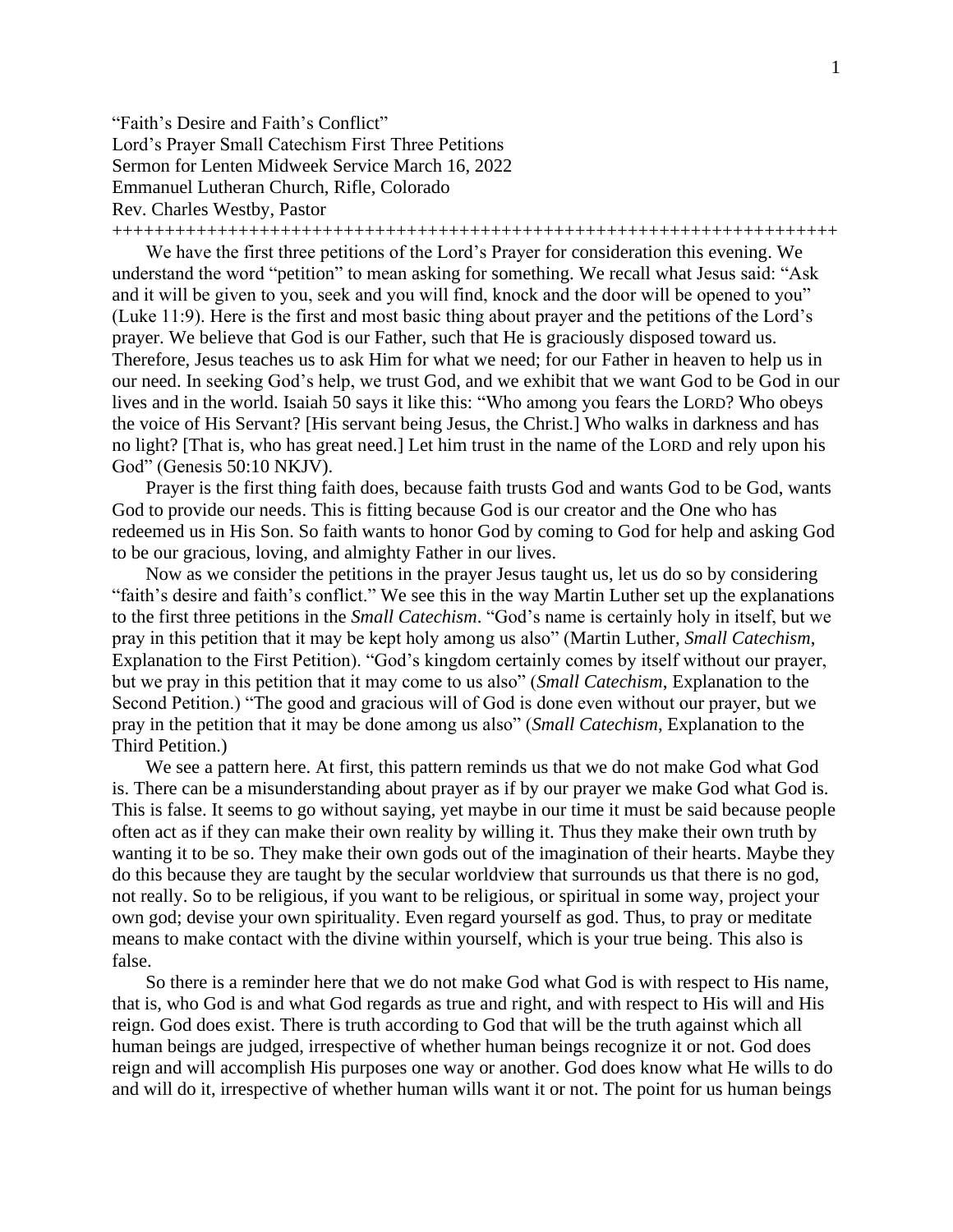is whether we will be on board with God's reign and program or not. Faith's desire is to be on board. Faith's conflict comes into play with respect to those things that do not want us to be on board.

Now faith's desire is that God's name would be kept holy among us; that God's reign would be evident and take place in one's life; that God's will would be done in one's life. It is the greatest joy for faith that God's name would be glorified above any name in our lives together as God's people, and in one's own life; that God's rule would be evident here among us as God's people, but also in one's own life; that God would arise and act and have His will done in the midst of His people and in one's own life in the midst of the conflict of good and evil in this world, because where God's rule is evident there is true truth and true justice, as Isaiah says in chapter 42. As people of faith we want nothing less than these things and for God's ultimate and final triumph. This is faith's desire.

Having said that, one of the most difficult things for me as a Christian is having this desire and yet seeing the apparent lack of its fulfillment in the physical realities of this life. This makes faith, however, yearn even more for God's arising and acting and ruling. Faith also realizes that we live in a broken world. The Apostle Paul says that "the days are evil" (Eph. 5:16). But as Jesus teaches us to pray "deliver us from evil," He teaches faith to trust and understand that God's name, will, and rule will triumph in the end. So we need God's gift to endure. But I am getting ahead of myself a couple of weeks; "deliver us from evil" is the seventh petition. The point is that faith's desire is for God to be God. In many ways, painful ways, faith does not see this happening; yet, it yearns for it even more and opens even more to God and cries out for God to be God.

So we realize that this desire takes place amid great conflict. We are in conflict as Christians. These petitions are given *because* of this fact.

What are we in conflict with? The devil, the world, and our sinful nature. We don't need to say anything to show that we are in conflict with the devil. There is conflict with the world because it has fallen under the spell of the devil and the ways of selfishness and self-glory. Our own sinful flesh has also done the same. In the midst of the conflict with the devil and the ways of the world, we have a traitor in our midst, in the fight, and it is our own selfishness and selfglory seeking.

So Jesus teaches us to pray for God's help in relation to these things. Such prayer could go like this. "God, I am your child. You have made me so by connecting me to Jesus in baptism and giving me your Name. I need your help to keep your name holy in my life; to regard your word as holy and true, for it teaches me your will and gives me the Gospel of Jesus. Help me to lead my life according to it, so I am faithful to your name in my life."

Or like this, "God, the devil, the world, and even my own sinful flesh do not want your name to be kept holy in our lives. They do not want me to honor your word above all truth. They want me to follow my own way and the ways of the world. They also do not like your rule and don't want it. God, we need your strength so that your will can be done in our lives. The faith you have given us desires this. Grant this to us."

And then there is this. "God, we need your rule in our lives. So grant us the Holy Spirit to cause us to love and believe your word; to turn our wills from going our own way, to going your way; to give us strength and courage in the struggle with the devil and with the world's temptations and hatefulness. Grant us your Spirit Father so that your reign is evident in our lives."

The connection with the Holy Spirit here is significant and quite important. We heard Jesus